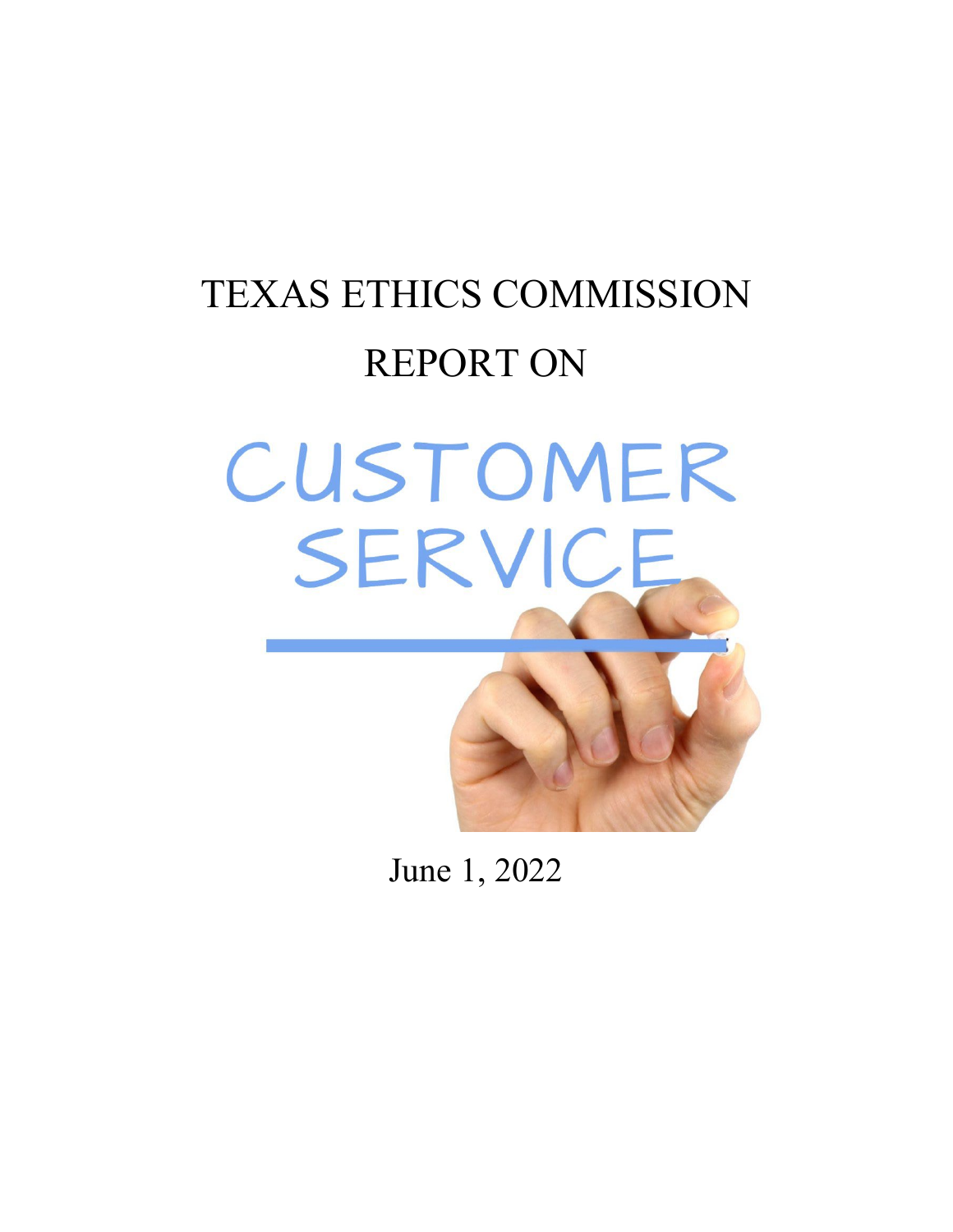# REPORT ON CUSTOMER SERVICE

FISCAL YEAR 2022

## BY TEXAS ETHICS COMMISSION

| <b>BOARD MEMBERS</b>           | <b>TERM</b> | <b>HOMETOWN</b>       |
|--------------------------------|-------------|-----------------------|
| CHAD M. CRAYCRAFT              | 2020-2023   | <b>DALLAS</b>         |
| RANDALL H. ERBEN, VICE CHAIR   | 2017-2021   | <b>AUSTIN</b>         |
| <b>CHRIS FLOOD</b>             | 2017-2019   | <b>HOUSTON</b>        |
| MARY K. "KATIE" KENNEDY, CHAIR | 2020-2023   | <b>HOUSTON</b>        |
| PATRICK W. MIZELL              | 2018-2021   | <b>HOUSTON</b>        |
| RICHARD S. SCHMIDT             | 2018-2021   | <b>CORPUS CHRISTI</b> |
| <b>JOSEPH O. SLOVACEK</b>      | 2017-2021   | <b>HOUSTON</b>        |
| <b>STEVEN D. WOLENS</b>        | 2016-2019   | <b>DALLAS</b>         |

SUBMITTED JUNE 2022

SIGNED: *Cristina Hernández*\_\_\_\_\_\_\_\_\_\_\_\_\_\_\_\_\_\_\_\_\_\_\_\_\_\_\_\_\_\_\_\_

Cristina Hernández CFO, Director of Finance and Administration

Peters

APPROVED<sup>:</sup>

Anne Peters Executive Director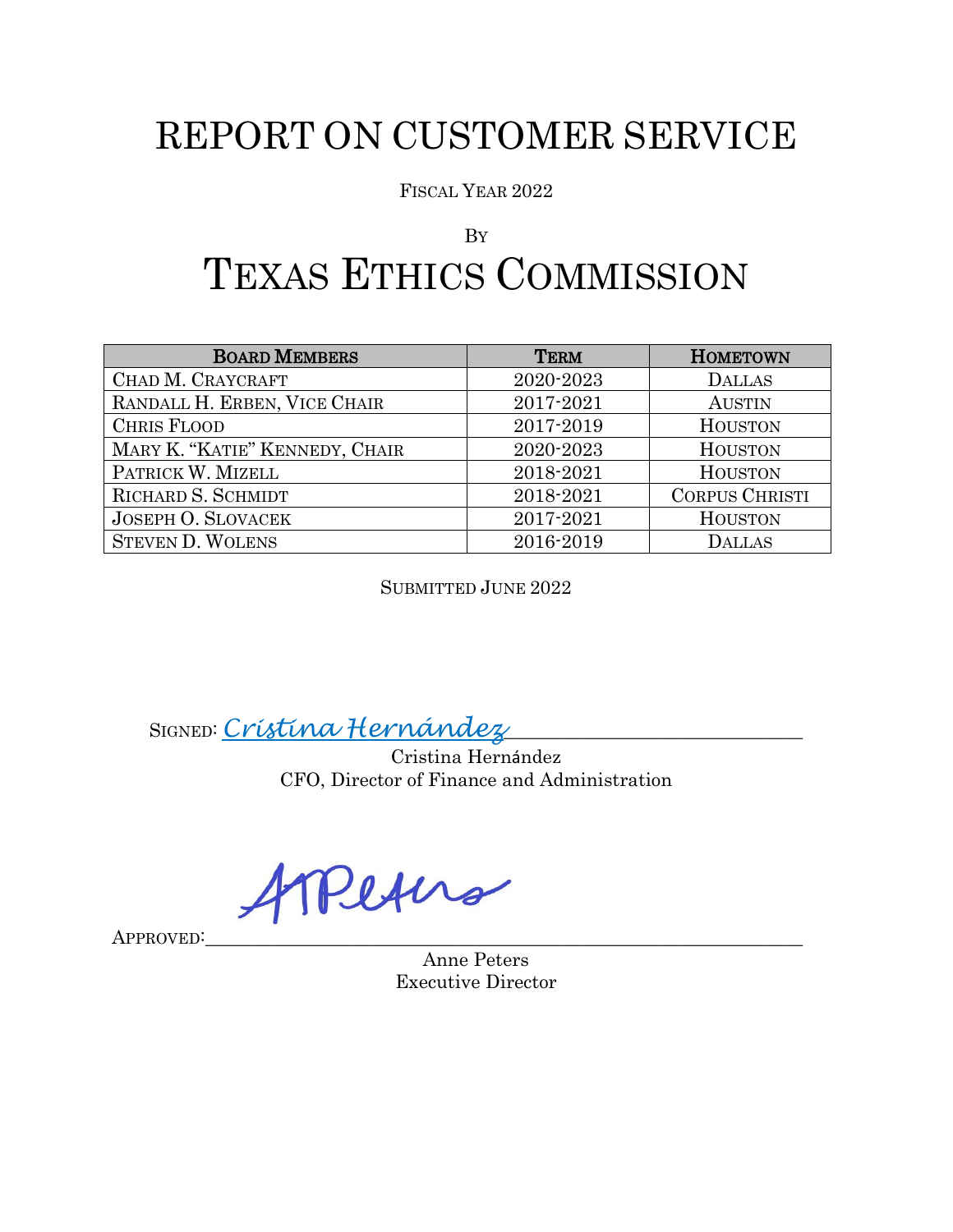# **Table of Contents**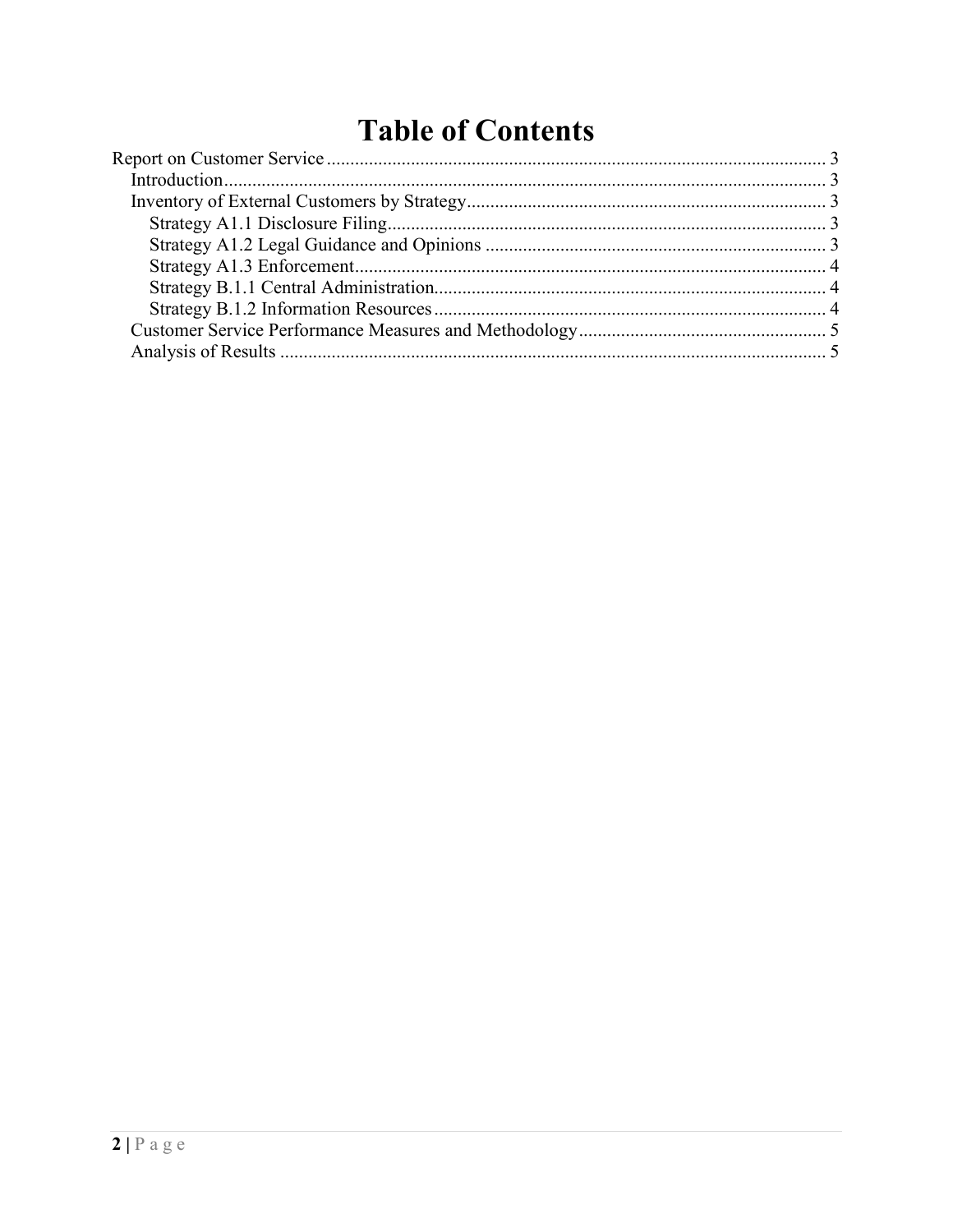### **REPORT ON CUSTOMER SERVICE**

#### **Introduction**

<span id="page-3-1"></span><span id="page-3-0"></span>The Texas Ethics Commission directs significant resources towards providing customer service, and it is proud of the results.

#### **Inventory of External Customers by Strategy**

<span id="page-3-2"></span>The Governor's Office and the Legislative Budget Board require all state agencies to provide an inventory of their external customers organized by the strategies listed in the General Appropriations Act as well as briefly describe the types of services provided. The Texas Ethics Commission consists of the following strategies:

<span id="page-3-3"></span>

| <b>External Customers</b>                                                          | <b>Services Provided</b>                                                                |  |  |  |  |
|------------------------------------------------------------------------------------|-----------------------------------------------------------------------------------------|--|--|--|--|
| Registered lobbyists;                                                              | Notify filers of pending deadlines;                                                     |  |  |  |  |
| Elected and appointed public officials;                                            | Provide assistance to filers and other users of                                         |  |  |  |  |
| Political committees registered in Texas;                                          | the agency's filing software and databases;                                             |  |  |  |  |
| State agencies and employees;                                                      | Maintain the TEC's publicly-accessible<br>searchable database of disclosure reports and |  |  |  |  |
| Candidates for office in all political                                             | statements;                                                                             |  |  |  |  |
| subdivisions;                                                                      | Process requests for information made under                                             |  |  |  |  |
| All state political subdivisions (county, city,<br>school, water districts, etc.); | the Public Information Act;                                                             |  |  |  |  |
| General public                                                                     |                                                                                         |  |  |  |  |

#### **Strategy A1.1 Disclosure Filing**

|  |  | <b>Strategy A1.2 Legal Guidance and Opinions</b> |  |
|--|--|--------------------------------------------------|--|
|--|--|--------------------------------------------------|--|

<span id="page-3-4"></span>

| <b>External Customers</b>                                                                                                                                                                                                                                                                                         | <b>Services Provided</b>                                                                                                                                                                                                                                  |
|-------------------------------------------------------------------------------------------------------------------------------------------------------------------------------------------------------------------------------------------------------------------------------------------------------------------|-----------------------------------------------------------------------------------------------------------------------------------------------------------------------------------------------------------------------------------------------------------|
| Registered lobbyists;<br>Elected and appointed public officials;<br>Political committees registered in Texas;<br>State agencies and employees;<br>Candidates for office in all political<br>subdivisions;<br>All state political subdivisions (county, city,<br>school, water districts, etc.);<br>General public | Provide on-demand legal assistance for filers<br>and the general public;<br>Conduct educational seminars and publish<br>plain-language legal guides;<br>Research, draft, and publish advisory<br>opinions in response to formal requests for<br>guidance. |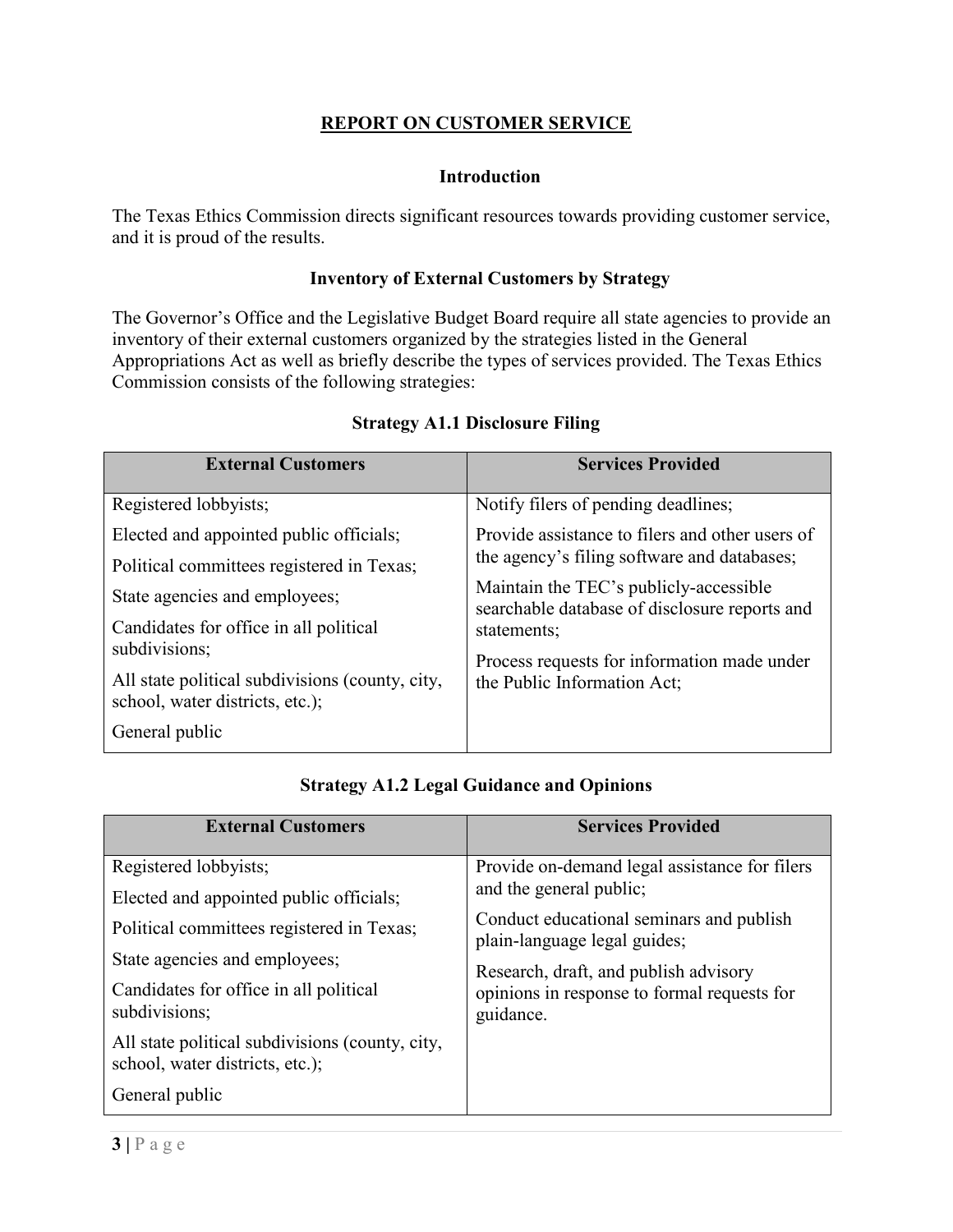## **Strategy A1.3 Enforcement**

<span id="page-4-0"></span>

| <b>External Customers</b>                                                          | <b>Services Provided</b>                                                                       |  |  |  |
|------------------------------------------------------------------------------------|------------------------------------------------------------------------------------------------|--|--|--|
| Registered lobbyists;                                                              | Resolve sworn complaints efficiently and                                                       |  |  |  |
| Elected and appointed public officials;                                            | impartially;                                                                                   |  |  |  |
| Political committees registered in Texas;                                          | Notify filers of pending deadlines, issue<br>penalties for late-filed reports, and impartially |  |  |  |
| State agencies and employees;                                                      | adjudicate appeals;                                                                            |  |  |  |
| Candidates for office in all political<br>subdivisions;                            | Recover unpaid penalties and fees for deposit<br>in the Texas General Revenue Fund.            |  |  |  |
| All state political subdivisions (county, city,<br>school, water districts, etc.); |                                                                                                |  |  |  |
| General public                                                                     |                                                                                                |  |  |  |

## **Strategy B.1.1 Central Administration**

<span id="page-4-1"></span>

| <b>External Customers</b> | <b>Services Provided</b>                                                    |
|---------------------------|-----------------------------------------------------------------------------|
| General public;           | Respond to general inquiries and redirect calls                             |
| State agencies;           | to other TEC divisions;                                                     |
| Former employees;         | Verify prior state service and report budget<br>structure and expenditures; |
| Vendor community          |                                                                             |
|                           | Procure and process contracts for goods and<br>services;                    |
|                           | Encourage HUB participation;                                                |

## **Strategy B.1.2 Information Resources**

<span id="page-4-2"></span>

| <b>External Customers</b>                                                          | <b>Services Provided</b>                                                                |  |  |  |  |
|------------------------------------------------------------------------------------|-----------------------------------------------------------------------------------------|--|--|--|--|
| Registered lobbyists;                                                              | Provide technical assistance to electronic                                              |  |  |  |  |
| Elected and appointed public officials;                                            | filers;                                                                                 |  |  |  |  |
| Political committees registered in Texas;                                          | Maintain the TEC's publicly-accessible<br>searchable database of disclosure reports and |  |  |  |  |
| State agencies and employees;                                                      | statements;                                                                             |  |  |  |  |
| Candidates for office in all political<br>subdivisions;                            | Processing requests for special reports made<br>under the Public Information Act;       |  |  |  |  |
| All state political subdivisions (county, city,<br>school, water districts, etc.); | Assisting filers with account setup and<br>password reset                               |  |  |  |  |
| General Public                                                                     |                                                                                         |  |  |  |  |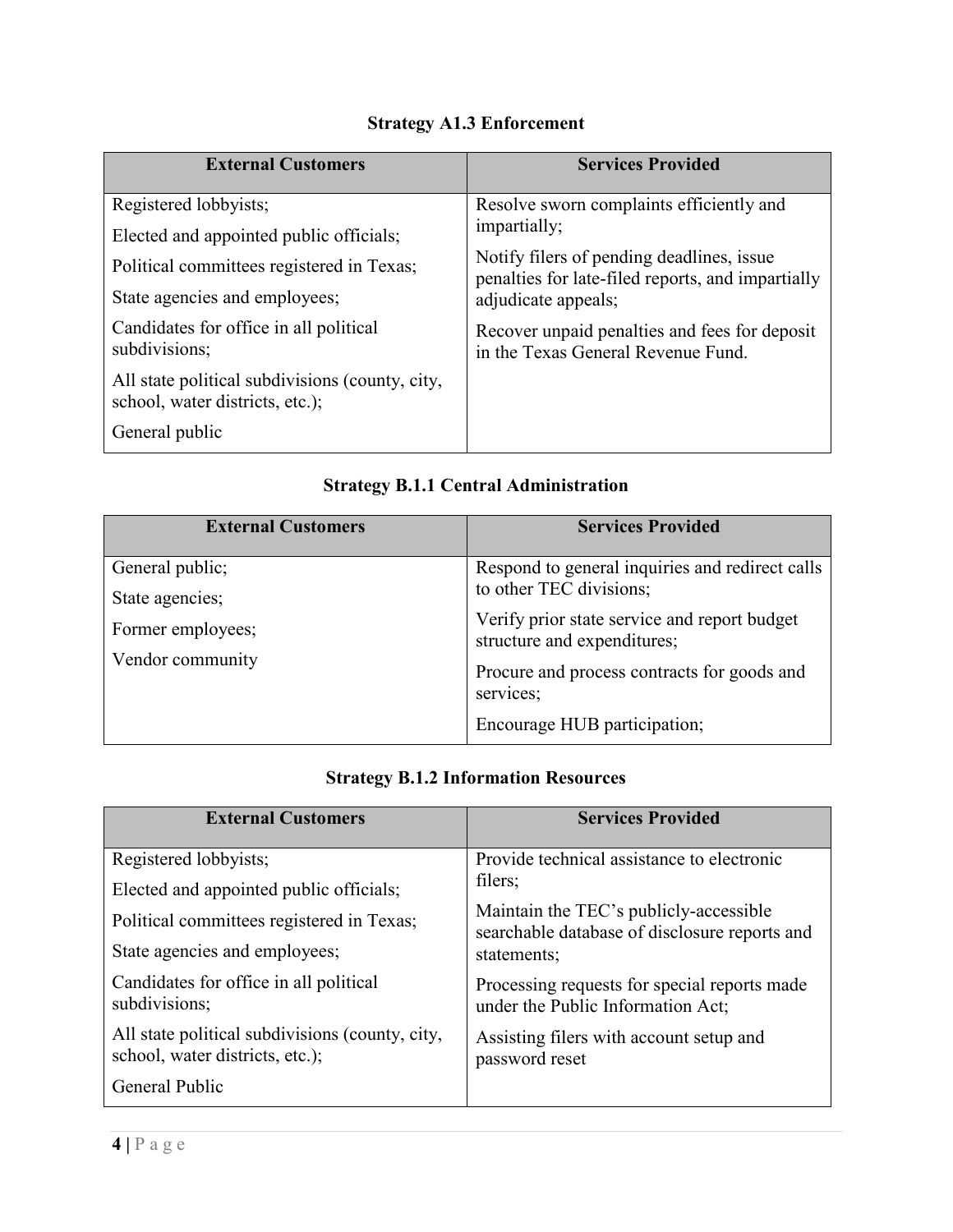#### **Customer Service Performance Measures and Methodology**

<span id="page-5-0"></span>The Commission's method for the collection of customer feedback was an online customer satisfaction survey located in a clearly identified prominent position on our agency's website homepage. On April 13, 2022, an email requesting participation in the survey that included the link to the survey location was sent to 8,9[1](#page-5-2)6 of Commission filers and 25,339 Form 1295 filers.<sup>1</sup> Customers were given two weeks to respond to the survey. Of the 34,255 emails sent, a total of 1,281 responses of a completed customer service survey were received, which represents a 3.74% response rate.

The online survey identifies nine categories to which the person responding chooses to best describe himself or herself: (1) PFS filers; (2) lobby filers; (3) campaign finance filers; (4) certificate of interested parties (1295) filers; (5) received ethics training; (6) copy orders customers; (7) general public; (8) sworn complaints; and (9) other.

The survey was designed to gather information concerning the customer's experience with the agency in the eight customer service quality elements specified by statute: facilities, staff, communications, website, complaint, timeliness, printed information, and other. It also provides an opportunity to add comments. In FY 2021 the Commission had 4,626 persons required to file campaign finance reports, $2$  1,803 filing lobby activities reports, and 2,729 filing personal financial statements. The following questionnaire was provided online as well as emailed to 25,339 individuals and organizations that have done business with the Commission, and the charts summarizing the results follow.

## **Analysis of Results**

<span id="page-5-1"></span>The following charts indicate by customer category the total number of responses and the average score, based on the following 1-to-5 scale: (1) Very Unsatisfied; (2) Unsatisfied; (3) Neutral; (4) Satisfied; (5) Very Satisfied; (6) N/A – Not Applicable; and (7) No Answer.

<span id="page-5-2"></span><sup>&</sup>lt;sup>1</sup> Some filers file multiple types of reports (campaign finance, PFS, and/or lobby) with the Commission. These filers received only a single email request to complete the Customer Satisfaction Survey.

<span id="page-5-3"></span><sup>&</sup>lt;sup>2</sup> This figure represents the following filers for FY 2021: 789 non-judicial candidates/officeholders; 918 judicial candidates/officeholders; 2,042 general-purpose committees; 157 specific-purpose committees (including judicial); 62 county executive committees; 73 State/county chair candidates/officeholders; 549 political party reports of corporate/labor union contributions; and 36 legislative caucuses.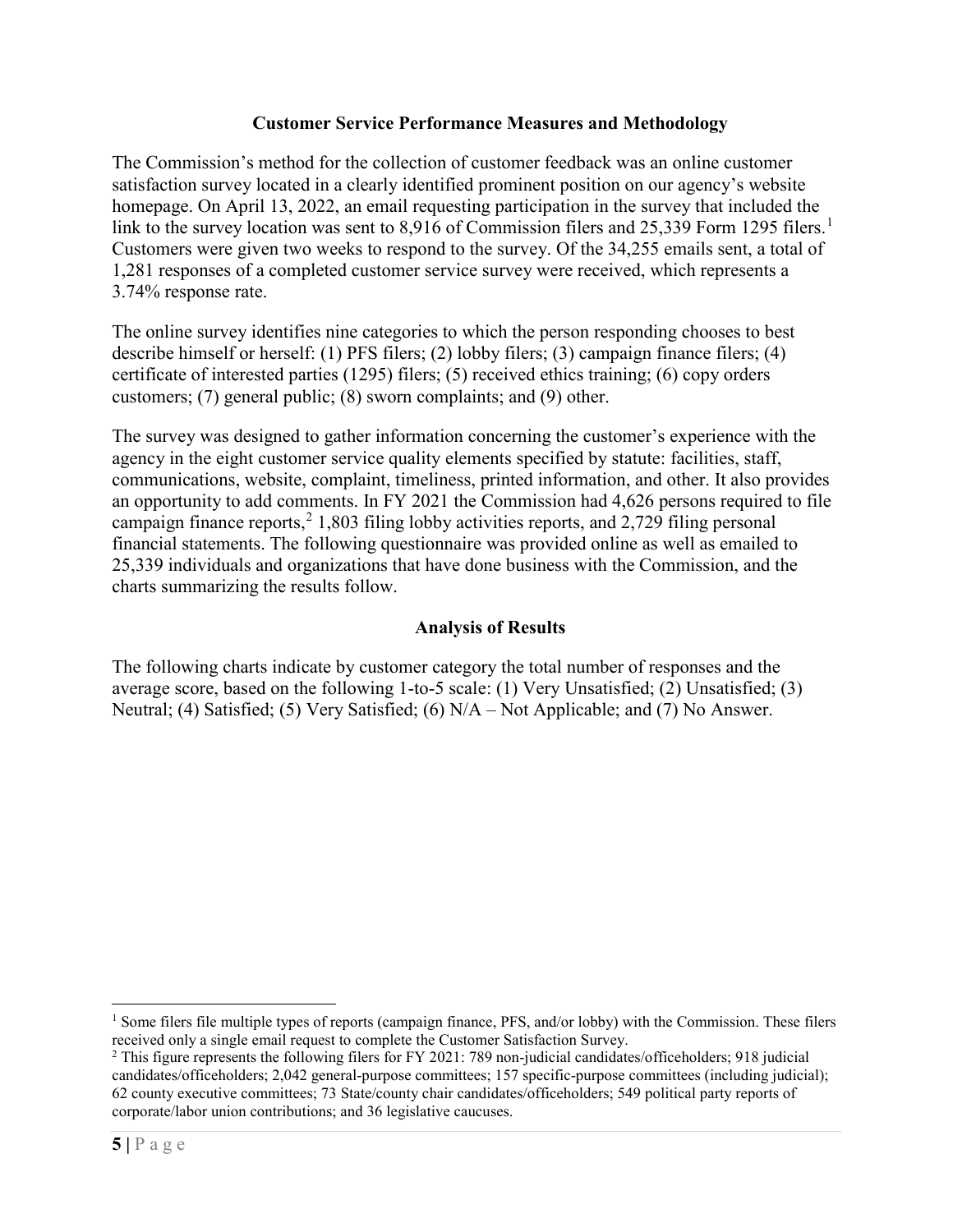

## **Totals (1281)**

|                                 |          |                |          |          |                |            |            | Staff Facility Communicate Website Complaint Timeliness Printed Survey Overall |
|---------------------------------|----------|----------------|----------|----------|----------------|------------|------------|--------------------------------------------------------------------------------|
| <b>Very</b><br><b>Satisfied</b> | 336      | 245            | 410      | 505      | 77             | <b>271</b> | <b>314</b> | 537                                                                            |
| <b>Satisfied</b>                | 145      | 187            | 306      | 518      | 79             | 219        | <b>320</b> | 494                                                                            |
| Neutral                         | 48       | 50             | 86       | 158      | 57             | 48         | 97         | 135                                                                            |
| Unsatisfied                     | 14       | 9              | 32       | 50       | 14             | 16         | 28         | 36                                                                             |
| Very<br>Unsatisfied             | 7        | 9              | 21       | 14       | 18             | 22         | 20         | 26                                                                             |
| Not<br>Applicable* 731          |          | 781            | 426      | 36       | 1036           | 705        | 502        | 39                                                                             |
| No<br>Answer*                   | $\theta$ | $\overline{0}$ | $\theta$ | $\theta$ | $\overline{0}$ | $\theta$   | $\theta$   | 14                                                                             |
| <b>Avg. Score   4.43  </b>      |          | 4.30           | 4.23     | 4.16     | 3.75           | 4.22       | 4.13       | 4.21                                                                           |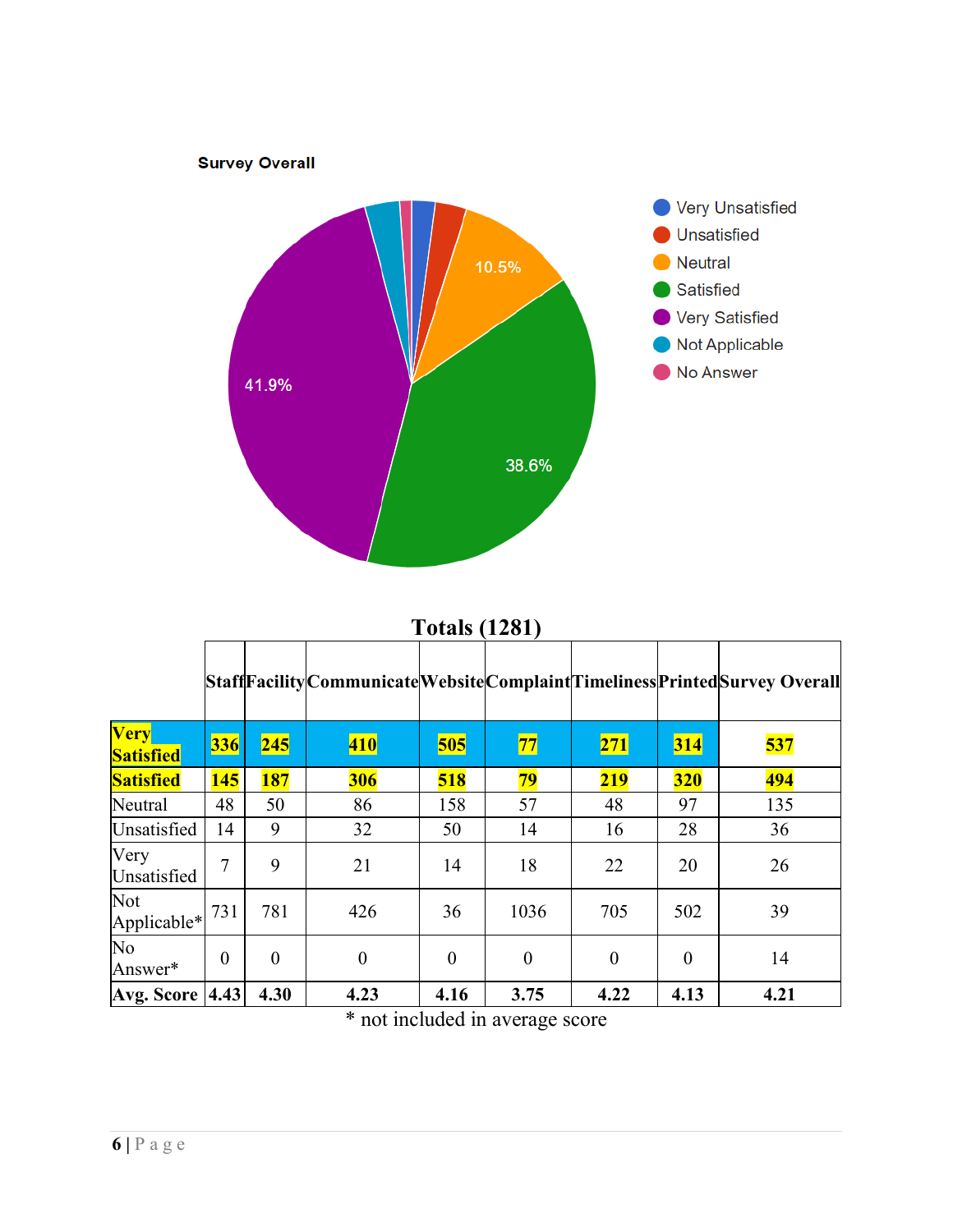|                                   | <b>Staff</b>          |         |         |         |         |         |         | Facility Communicate   Website   Complaint   Timeliness   Printed   Survey Overall   Average |         |
|-----------------------------------|-----------------------|---------|---------|---------|---------|---------|---------|----------------------------------------------------------------------------------------------|---------|
| <b>Very</b><br><b>Satisfied</b>   | 61.1<br>$\frac{0}{0}$ | 49.0%   | 48.0%   | 40.6%   | 31.4%   | 47.0%   | 40.3%   | 43.7%                                                                                        | 45.1%   |
| <b>Satisfied</b>                  | 26.4<br>$\frac{0}{0}$ | 37.4%   | 35.8%   | 41.6%   | 32.2%   | 38.0%   | 41.1%   | 40.2%                                                                                        | 36.6%   |
| Neutral                           | 8.7%                  | 10.0%   | 10.1%   | 12.7%   | 23.3%   | 8.3%    | 12.5%   | 11.0%                                                                                        | 12.1%   |
| Unsatisfie<br>$\mathbf d$         | 2.5%                  | 1.8%    | 3.7%    | $4.0\%$ | $5.7\%$ | 2.8%    | 3.6%    | 2.9%                                                                                         | 3.4%    |
| Very<br>Unsatisfie<br>$\mathbf d$ | $1.3\%$               | 1.8%    | 2.5%    | 1.1%    | 7.3%    | 3.8%    | 2.6%    | 2.1%                                                                                         | 2.8%    |
| Not<br>Applicable 0.0%            |                       | $0.0\%$ | $0.0\%$ | $0.0\%$ | $0.0\%$ | $0.0\%$ | $0.0\%$ | $0.0\%$                                                                                      | $0.0\%$ |
| No<br>Answer*                     | $0.0\%$               | $0.0\%$ | $0.0\%$ | $0.0\%$ | $0.0\%$ | $0.0\%$ | $0.0\%$ | $0.0\%$                                                                                      | $0.0\%$ |
| Total                             | 100<br>$\frac{0}{0}$  | 100%    | 100%    | 100%    | 100%    | 100%    | 100%    | 100%                                                                                         | 100%    |
| Overall<br>Satisfactio<br>$\ln$   | 87.5<br>$\frac{0}{0}$ | 86.4%   | 83.7%   | 82.2%   | 63.7%   | 85.1%   | 81.4%   | 84.0%                                                                                        | 81.7%   |

## **Totals By Percent**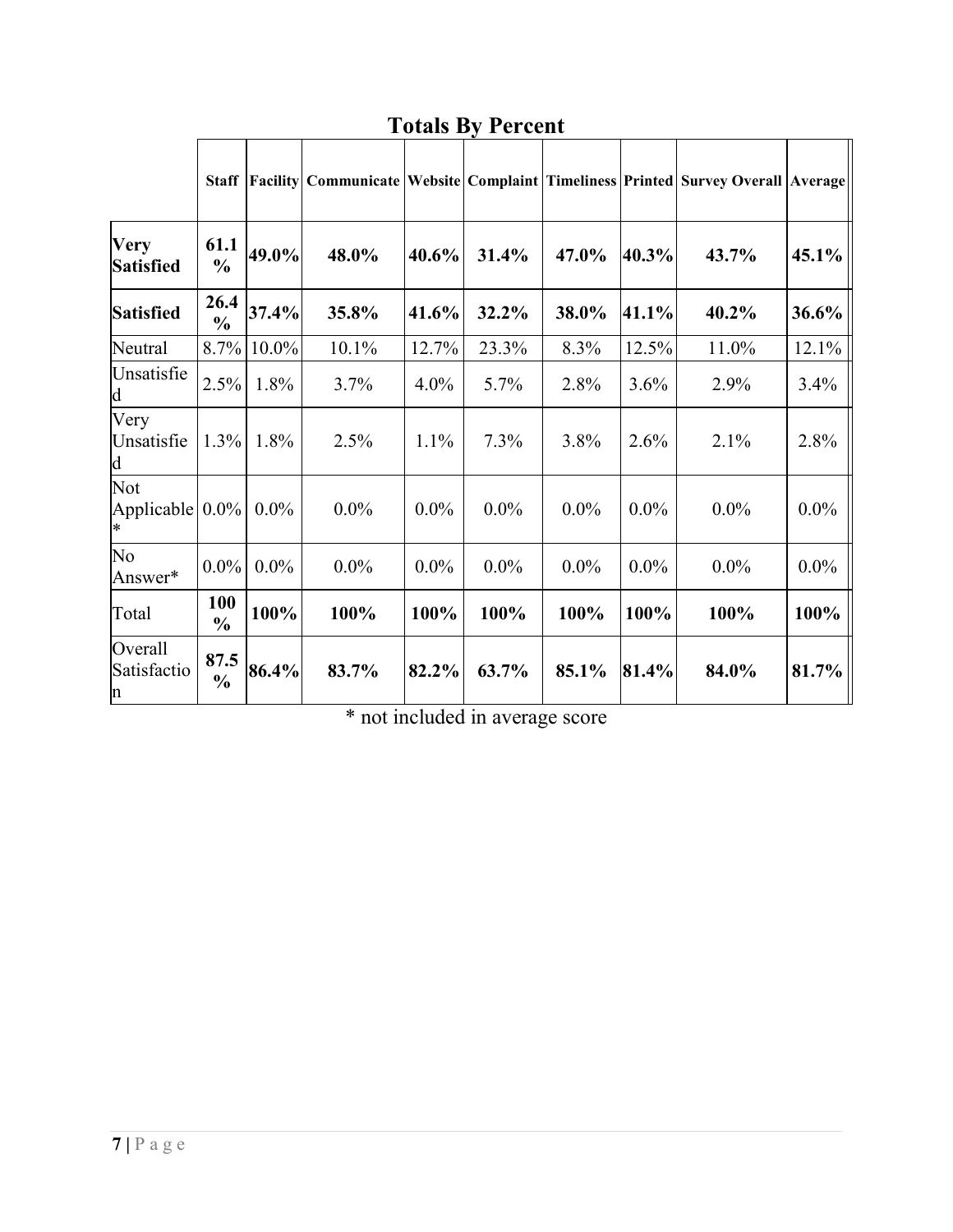|                          |          |          |                |          |                |                |          | StaffFacilityCommunicateWebsiteComplaintTimelinessPrintedSurvey Overall |
|--------------------------|----------|----------|----------------|----------|----------------|----------------|----------|-------------------------------------------------------------------------|
| Very<br><b>Satisfied</b> | 122      | 49       | 109            | 90       | 20             | 91             | 65       | 119                                                                     |
| <b>Satisfied</b>         | 45       | 37       | 75             | 93       | 25             | 65             | 70       | 80                                                                      |
| Neutral                  | 15       | 8        | 13             | 37       | 15             | 9              | 23       | 22                                                                      |
| Unsatisfied              | 5        | 5        | 11             | 18       | 4              | $\overline{4}$ | 10       | 14                                                                      |
| Very<br>Unsatisfied      | $\theta$ | 3        | 6              | 5        | 9              | 10             | 7        | 9                                                                       |
| Not<br>Applicable*       | 59       | 144      | 32             | 3        | 173            | 67             | 71       |                                                                         |
| No<br>Answer*            | $\theta$ | $\theta$ | $\overline{0}$ | $\theta$ | $\overline{0}$ | $\overline{0}$ | $\theta$ | 1                                                                       |
| <b>Avg. Score 4.52</b>   |          | 4.22     | 4.26           | 4.01     | 3.59           | 4.25           | 4.01     | 4.17                                                                    |

## **Campaign Finance Filings (246)**

\* not included in average score

## **Certificate Of Interested Parties (388)**

|                          |                |          |                  |                |                |                  |          | StaffFacilityCommunicateWebsiteComplaintTimelinessPrintedSurvey Overall |
|--------------------------|----------------|----------|------------------|----------------|----------------|------------------|----------|-------------------------------------------------------------------------|
| Very<br><b>Satisfied</b> | 30             | 72       | 77               | 173            | 12             | 32               | 88       | 157                                                                     |
| <b>Satisfied</b>         | 17             | 44       | 56               | 159            | 12             | 30               | 88       | 155                                                                     |
| Neutral                  | 9              | 12       | 22               | 41             | 14             | 13               | 27       | 45                                                                      |
| Unsatisfied              | $\theta$       | $\theta$ |                  | 6              | 1              |                  |          | 5                                                                       |
| Very<br>Unsatisfied      | 3              | $\theta$ | 6                | 5              | 1              | 3                | 4        | 6                                                                       |
| Not<br>Applicable*       | 329            | 260      | 226              | $\overline{4}$ | 348            | 309              | 180      | 17                                                                      |
| No<br>Answer*            | $\overline{0}$ | $\theta$ | $\boldsymbol{0}$ | $\theta$       | $\overline{0}$ | $\boldsymbol{0}$ | $\theta$ | 3                                                                       |
| <b>Avg. Score 4.20</b>   |                | 4.47     | 4.22             | 4.27           | 3.83           | 4.10             | 4.23     | 4.23                                                                    |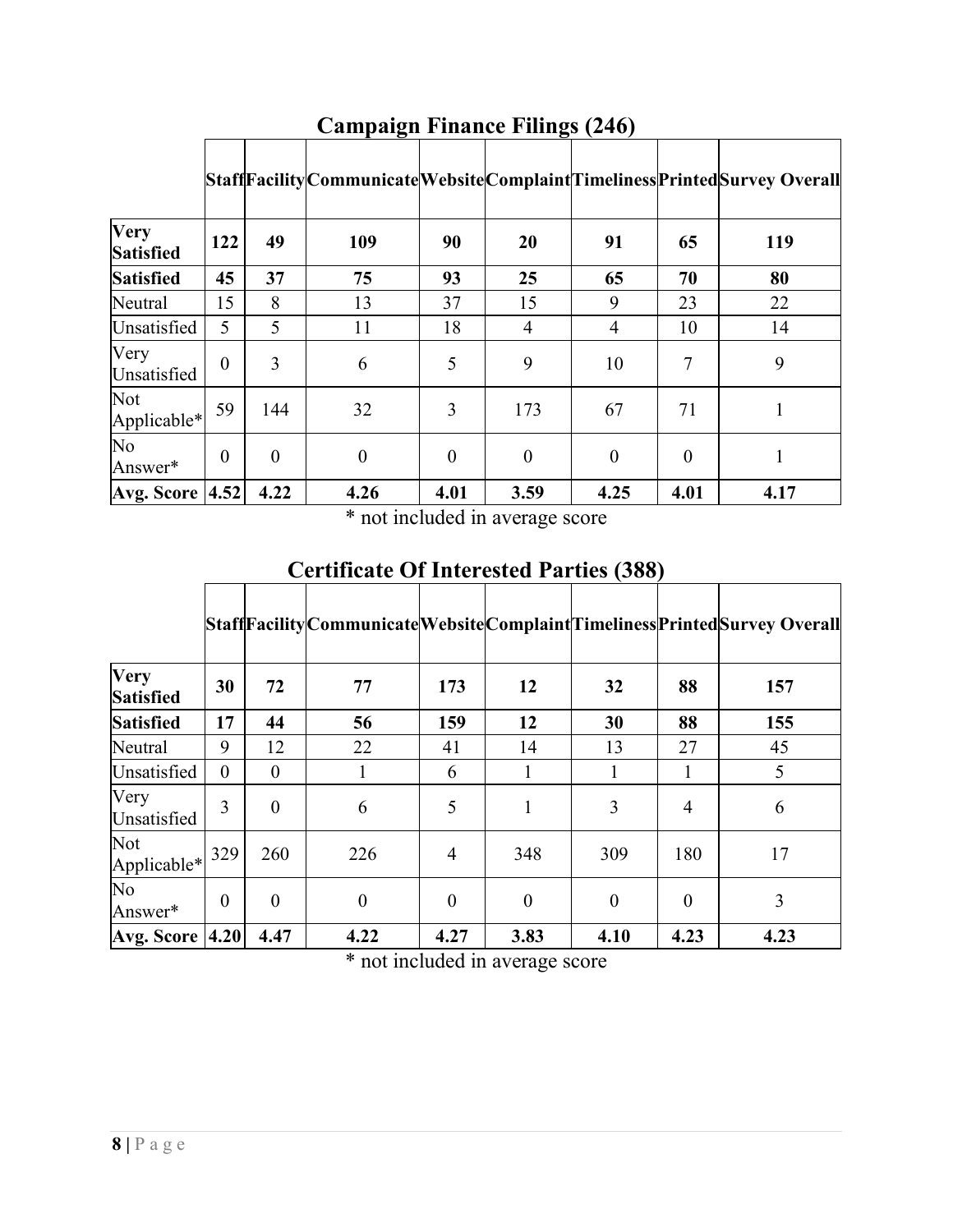|                          |                  |                  |          |                  |                  |          |          | Staff Facility Communicate Website Complaint Timeliness Printed Survey Overall |
|--------------------------|------------------|------------------|----------|------------------|------------------|----------|----------|--------------------------------------------------------------------------------|
| Very<br><b>Satisfied</b> | $\boldsymbol{0}$ | $\boldsymbol{0}$ |          |                  | $\boldsymbol{0}$ | 0        |          |                                                                                |
| <b>Satisfied</b>         | $\mathbf{0}$     | $\boldsymbol{0}$ | 0        | $\boldsymbol{0}$ | $\bf{0}$         | 0        | 0        | 0                                                                              |
| Neutral                  | $\theta$         | $\theta$         | $\Omega$ | $\theta$         | $\overline{0}$   | 0        | $\theta$ |                                                                                |
| Unsatisfied              | $\theta$         | $\overline{0}$   | 0        | $\theta$         | $\overline{0}$   | 0        | $\Omega$ | 0                                                                              |
| Very<br>Unsatisfied      | $\theta$         | $\theta$         | $\Omega$ | $\theta$         | $\overline{0}$   | $\Omega$ | $\theta$ | 0                                                                              |
| Not<br>Applicable*       | 1                |                  | $\theta$ | $\theta$         |                  |          | $\theta$ | 0                                                                              |
| No<br>Answer*            | $\theta$         | $\overline{0}$   | $\theta$ | $\theta$         | $\overline{0}$   | $\theta$ | $\Omega$ | $\boldsymbol{0}$                                                               |
| Avg. Score               |                  |                  | 5.00     | 5.00             |                  |          | 5.00     | 5.00                                                                           |

**Copy Orders (1)**

\* not included in average score

**General Public/Vendor (203)**

|                          |                |                |                |          |                |                |                | StaffFacilityCommunicateWebsiteComplaintTimelinessPrintedSurvey Overall |
|--------------------------|----------------|----------------|----------------|----------|----------------|----------------|----------------|-------------------------------------------------------------------------|
| Very<br><b>Satisfied</b> | 42             | 44             | 60             | 75       | 13             | 38             | 45             | 77                                                                      |
| <b>Satisfied</b>         | 24             | 31             | 48             | 91       | 15             | 38             | 47             | 84                                                                      |
| Neutral                  | 6              | 7              | 12             | 24       | 5              | 7              | 10             | 19                                                                      |
| Unsatisfied              | $\theta$       | 1              | 5              | 5        | 3              | 3              | $\overline{2}$ | 5                                                                       |
| Very<br>Unsatisfied      | $\overline{2}$ | $\overline{2}$ | $\overline{4}$ |          | $\overline{2}$ | $\overline{2}$ | $\overline{2}$ | 3                                                                       |
| Not<br>Applicable*       | 129            | 118            | 74             | 7        | 165            | 115            | 97             | 13                                                                      |
| No<br>Answer*            | $\overline{0}$ | $\theta$       | $\theta$       | $\theta$ | $\overline{0}$ | $\theta$       | $\theta$       | $\overline{2}$                                                          |
| <b>Avg. Score 4.41</b>   |                | 4.34           | 4.20           | 4.19     | 3.89           | 4.22           | 4.24           | 4.21                                                                    |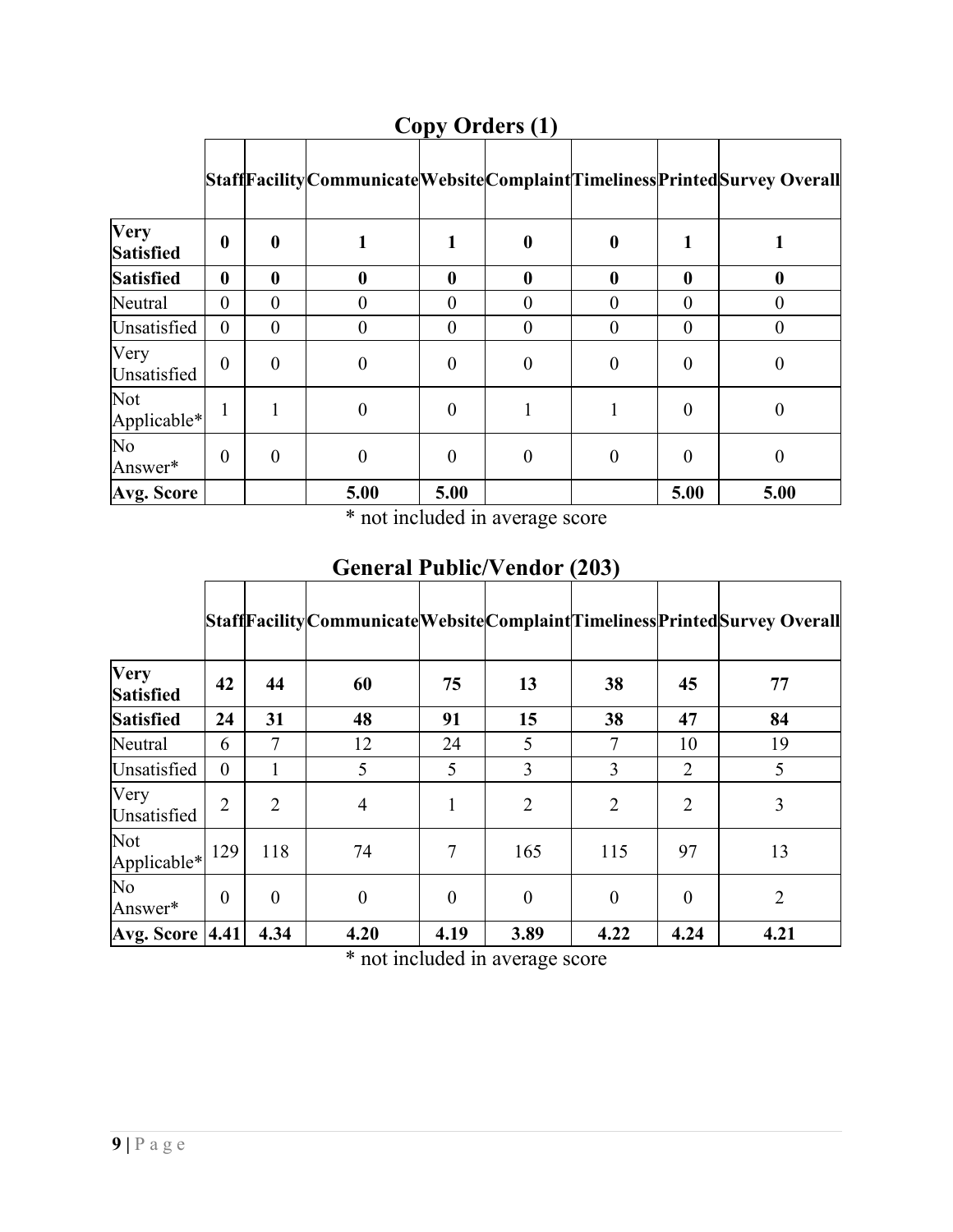|                                 |                  |          |          |                |                |                |          | StaffFacilityCommunicateWebsiteComplaintTimelinessPrintedSurvey Overall |
|---------------------------------|------------------|----------|----------|----------------|----------------|----------------|----------|-------------------------------------------------------------------------|
| <b>Very</b><br><b>Satisfied</b> | 39               | 15       | 35       | 27             | 12             | 28             | 16       | 34                                                                      |
| <b>Satisfied</b>                | 9                | 11       | 17       | 33             | 5              | 13             | 19       | 26                                                                      |
| Neutral                         | $\overline{2}$   | 5        | 10       | 5              | $\overline{2}$ | 3              | 8        | 7                                                                       |
| Unsatisfied                     | 1                | $\theta$ | $\theta$ | 7              | $\theta$       |                | 3        | 4                                                                       |
| Very<br>Unsatisfied             | $\theta$         | $\theta$ | 1        | $\overline{0}$ |                | 3              |          | $\boldsymbol{0}$                                                        |
| Not<br>Applicable*              | 21               | 41       | 9        | $\theta$       | 52             | 24             | 25       | $\boldsymbol{0}$                                                        |
| No<br>Answer*                   | $\boldsymbol{0}$ | $\theta$ | $\theta$ | $\theta$       | $\overline{0}$ | $\overline{0}$ | $\theta$ |                                                                         |
| <b>Avg. Score 4.69</b>          |                  | 4.32     | 4.35     | 4.11           | 4.35           | 4.29           | 3.98     | 4.27                                                                    |

## **Lobby Filings (72)**

\* not included in average score

## **Other (167)**

|                                 |                  |                |                |          |                  |                |          | StaffFacilityCommunicateWebsiteComplaintTimelinessPrintedSurvey Overall |
|---------------------------------|------------------|----------------|----------------|----------|------------------|----------------|----------|-------------------------------------------------------------------------|
| <b>Very</b><br><b>Satisfied</b> | 48               | 34             | 57             | 53       | 11               | 37             | 42       | 61                                                                      |
| <b>Satisfied</b>                | 24               | 33             | 48             | 73       | 13               | 37             | 47       | 71                                                                      |
| Neutral                         | 8                | 10             | 17             | 26       | 13               | 11             | 13       | 20                                                                      |
| Unsatisfied                     | $\overline{4}$   | $\overline{2}$ | 6              | 3        | $\overline{4}$   | 3              | 6        | $\overline{4}$                                                          |
| Very<br>Unsatisfied             | $\theta$         | 1              | $\overline{2}$ |          | 3                | $\overline{2}$ |          | 3                                                                       |
| Not<br>Applicable*              | 83               | 87             | 37             | 11       | 123              | 77             | 58       | 6                                                                       |
| No<br>Answer*                   | $\boldsymbol{0}$ | $\overline{0}$ | $\overline{0}$ | $\theta$ | $\boldsymbol{0}$ | $\overline{0}$ | $\theta$ | $\overline{2}$                                                          |
| <b>Avg. Score  4.38 </b>        |                  | 4.21           | 4.17           | 4.12     | 3.57             | 4.16           | 4.13     | 4.15                                                                    |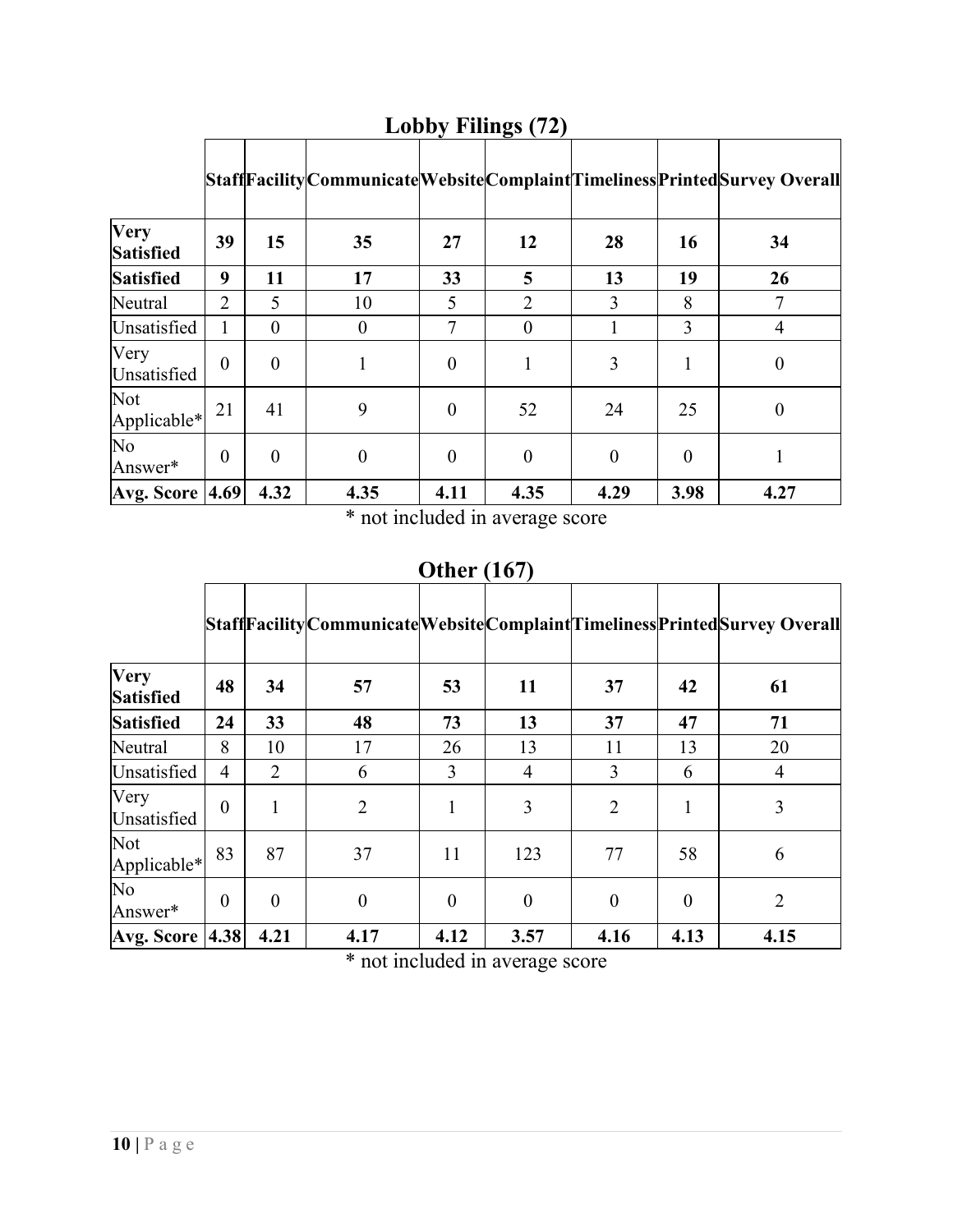|                            |                |          |          |                |                  |          |                | StaffFacilityCommunicateWebsiteComplaintTimelinessPrintedSurvey Overall |
|----------------------------|----------------|----------|----------|----------------|------------------|----------|----------------|-------------------------------------------------------------------------|
| Very<br><b>Satisfied</b>   | 49             | 29       | 66       | 78             | 8                | 40       | 54             | 80                                                                      |
| <b>Satisfied</b>           | 22             | 24       | 53       | 60             | 7                | 30       | 44             | 72                                                                      |
| Neutral                    | 7              | 6        | 9        | 23             | 4                | 4        | 14             | 17                                                                      |
| Unsatisfied                | $\overline{2}$ | 1        | 8        | 9              |                  | 3        | 6              | 4                                                                       |
| Very<br>Unsatisfied        | 1              |          |          | $\overline{2}$ | $\boldsymbol{0}$ | $\theta$ | $\overline{4}$ | 3                                                                       |
| Not<br>Applicable*         | 101            | 121      | 45       | 10             | 162              | 105      | 60             | $\overline{2}$                                                          |
| No<br>Answer*              | $\theta$       | $\theta$ | $\theta$ | $\theta$       | $\theta$         | $\theta$ | $\theta$       | 4                                                                       |
| <b>Avg. Score   4.43  </b> |                | 4.30     | 4.28     | 4.18           | 4.10             | 4.39     | 4.13           | 4.26                                                                    |

**PFS Filings (182)**

\* not included in average score

**Received Ethics Training (13)**

|                          |          |                |                |                  |                  |                |                | Staff Facility Communicate Website Complaint Timeliness Printed Survey Overall |
|--------------------------|----------|----------------|----------------|------------------|------------------|----------------|----------------|--------------------------------------------------------------------------------|
| Very<br><b>Satisfied</b> | 5        | 1              |                | 7                | $\boldsymbol{0}$ | 2              | 2              |                                                                                |
| <b>Satisfied</b>         | 1        | 5              | 4              | $\boldsymbol{4}$ |                  | 4              | 3              | 4                                                                              |
| Neutral                  |          |                | $\mathfrak{D}$ | $\overline{2}$   | $\overline{2}$   |                | $\overline{2}$ | 2                                                                              |
| Unsatisfied              | $\theta$ | $\theta$       | $\theta$       | $\theta$         | 0                | $\Omega$       | $\Omega$       |                                                                                |
| Very<br>Unsatisfied      | $\theta$ | $\overline{0}$ | $\theta$       | $\theta$         | $\overline{0}$   | $\theta$       | $\theta$       | 0                                                                              |
| Not<br>Applicable*       | 6        | 6              | 3              | $\theta$         | 10               | 6              | 6              | 0                                                                              |
| No<br>Answer*            | $\theta$ | $\overline{0}$ | $\theta$       | $\theta$         | $\overline{0}$   | $\overline{0}$ | $\theta$       | 0                                                                              |
| <b>Avg. Score 4.57</b>   |          | 4.00           | 4.20           | 4.38             | 3.33             | 4.14           | 4.00           | 4.38                                                                           |